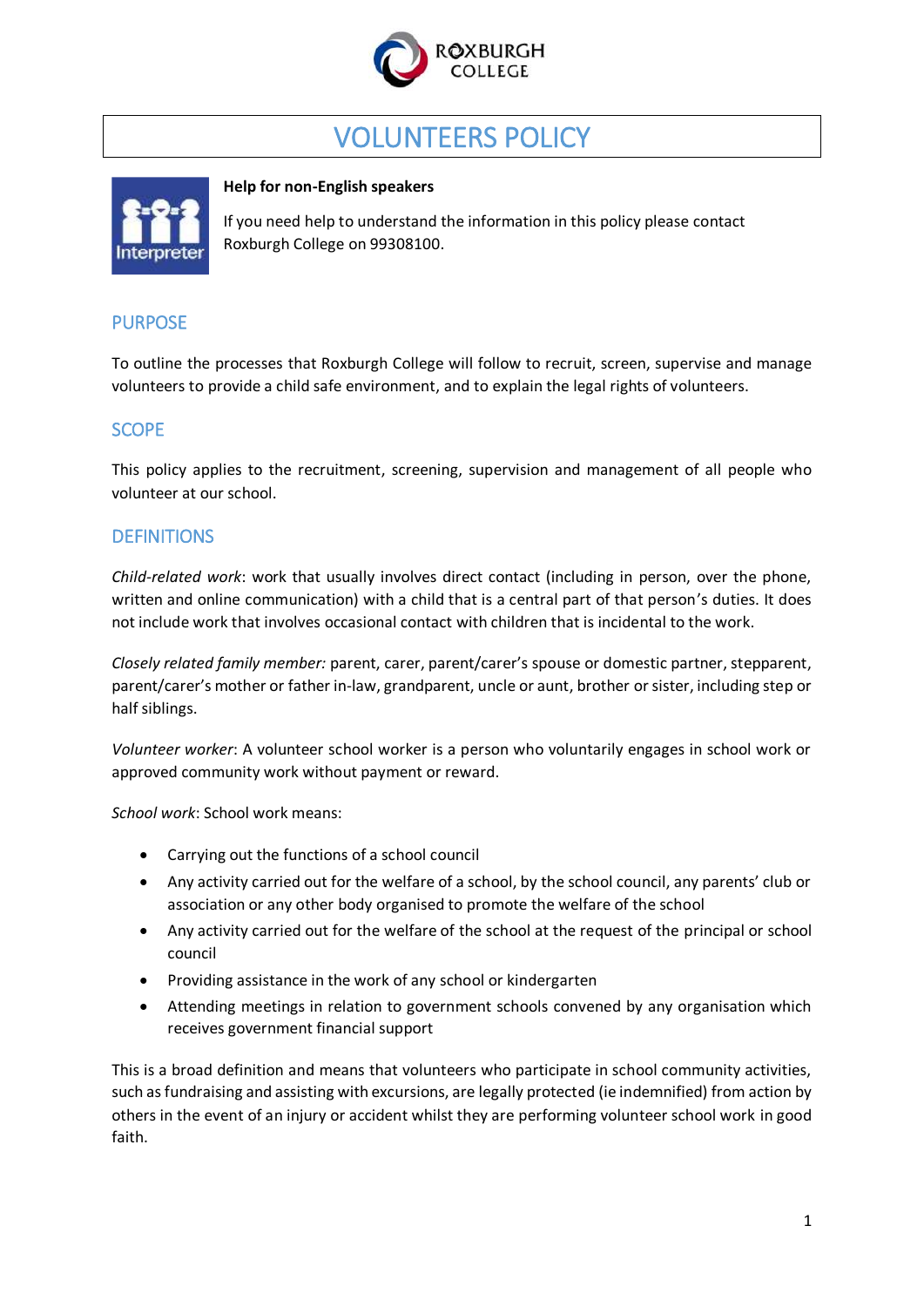# **POLICY**

Roxburgh College is committed to implementing and following practices which protect the safety and wellbeing of children and our staff and volunteers. Roxburgh College recognises the valuable contribution and work that volunteers provide to our school community to enrich the learning experience of our students.

The procedures set out below are designed to ensure that Roxburgh College's volunteers are suitable to work with children and are well-placed to make a positive contribution to our school community.

#### Becoming a volunteer

Members of our school community who would like to volunteer are encouraged to contract the Business Manager to discuss how they could provide enriched support to the college. Volunteer will need to complete and Expression of Interest and forward it to the Business Manager. When the college is seeking volunteers, this will be included in the monthly College Newsletter available and emailed to all Parents/Carers.

#### **COVID-19 vaccination information**

Under the directions issued by the Victorian Chief Health Officer, volunteers attending school to work are required to be vaccinated or provide evidence that they are medically excepted. Our school is required to collect, record and hold vaccination information from relevant visitors and volunteers to ensure they meet these requirements.

For further information on this process, refer to our school's COVID-19 Mandatory Vaccination – Information Collection and Storage Procedures.

For Department policy on COVID-19 mandatory vaccinations for visitors, including advice on the type of information that schools are required to collect, record and hold, refer to:

COVID-19 Vaccinations – [Visitors and Volunteers Working on School Sites](https://www2.education.vic.gov.au/pal/covid-19-vaccinations-visitors-volunteers/policy)

#### Suitability checks including Working with Children Clearances

#### *Working with students*

Roxburgh College values the many volunteers that may assist with sport, camps, school concerts and special events. To ensure that we are meeting our legal obligations under the *Worker Screening Act*  and the Child Safe Standards, Roxburgh College is required to undertake suitability checks which in most cases will involve asking for evidence of a Working With Children (WWC) Clearance and may also involve undertaking reference, proof of identity and work history involving children checks.

Considering our legal obligations, and our commitment to ensuring that Roxburgh College is a child safe environment, we will require volunteers to obtain a WWC Clearance and produce their valid card to the Business Manager and Human Resource Manager for verification in the following circumstances: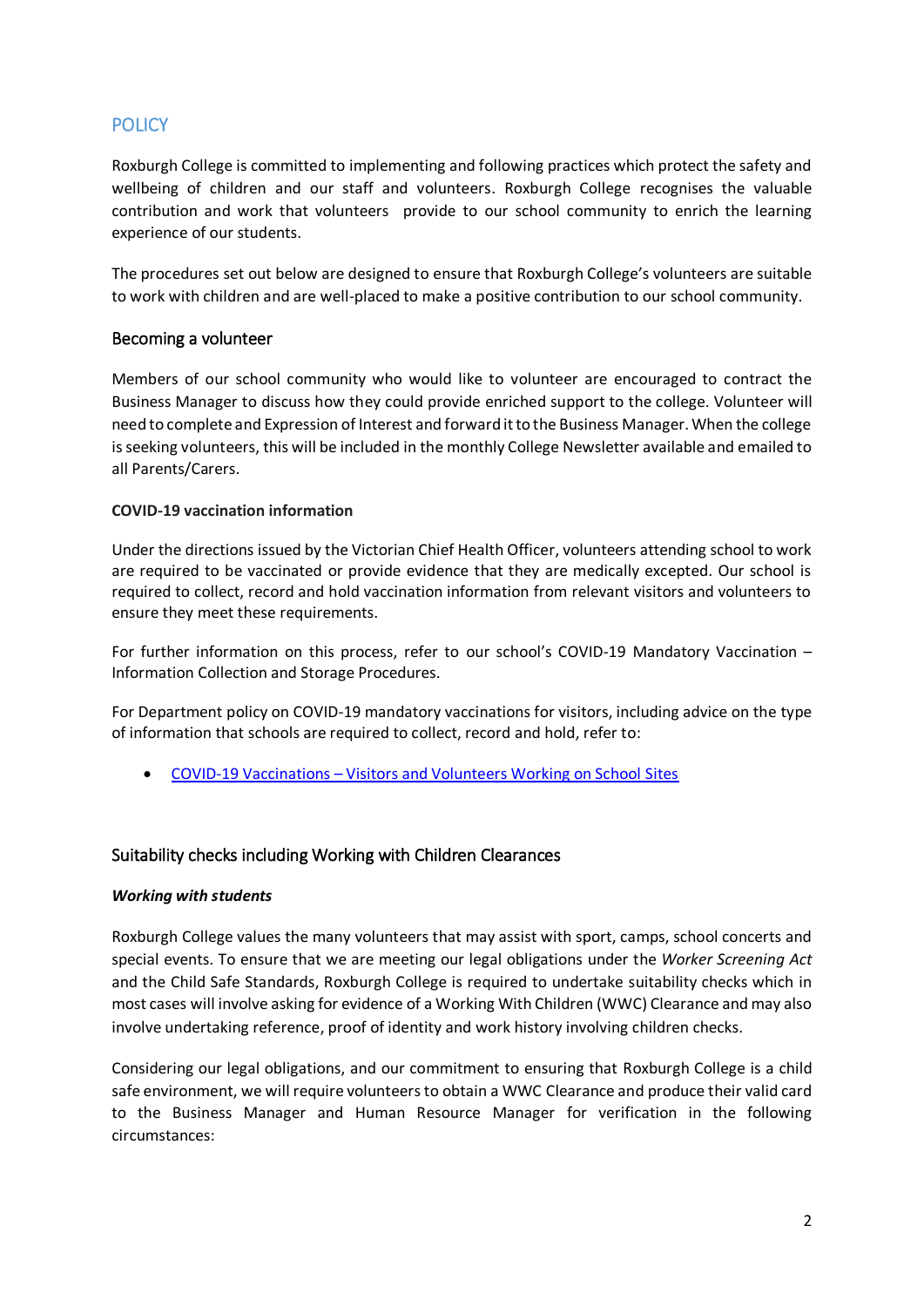- **Volunteers who are not parent/family members** of any student at the school if they are engaged in child-related work regardless of whether they are being supervised.
- Parent**/family volunteers** who are assisting with any classroom or school activities involving direct contact with children in circumstances where the volunteer's child is **not** participating, or does not ordinarily participate in, the activity.
- **Parent/family volunteers** who assist with excursions (including swimming), camps and similar events, regardless of whether their own child is participating or not.
- **Parent/family volunteers** who regularly assist in school activities, regardless of whether their own child is participating or not
- **Parent/community School Council members** sitting on School Council with student School Council members, regardless of whether their own child is a student member or not
- Principals should consider adding other categories where you would like to impose a requirement for a WWC Clearance or other suitability check, relevant to your school context.

**In addition, depending on the nature of the volunteer work, our school may ask the volunteer to provide other suitability checks at its discretion (for example, references, work history involving children and/or qualifications). Proof of identity may also be required in some circumstances.**

#### *Non child-related work*

On some occasions, parents and other members of the school community may volunteer to do work that is not child-related. For example, volunteering on the weekend for gardening, maintenance, working bees, parents and friends club coordination, school council, participating in sub-committees of school council, fete coordination, other fundraising groups that meet in the evenings during which children will not be, or would not reasonably be expected to be, present.

At Roxburgh College, volunteers for this type of work will still be required to provide a valid WWC Clearance/proof of ID/references/work history.

School council members and volunteers on any sub-committee of School Council will be asked to provide evidence of a valid WWC Clearance. Whilst we acknowledge that these volunteers will not be engaging in child-related work as part of their role, even when there is a student sitting on the School Council, we believe that it is important that our volunteers who are involved in making important decisions about our school which will have an impact on students do have a valid WWC Clearance and proof of ID.

#### Management and supervision

Volunteer workers will be expected to comply with any reasonable direction of the principal (or their nominee). This will include the requirement to follow our school's policies, including, but not limited to our Child Safety Policy, our Child Safety Code of Conduct and our Statement of Values and School Philosophy. Volunteer workers will also be expected to act consistently with Department of Education and Training policies, to the extent that they apply to volunteer workers, including the Department's policies relating to Equal Opportunity and Anti-Discrimination, Sexual Harassment and Workplace Bullying.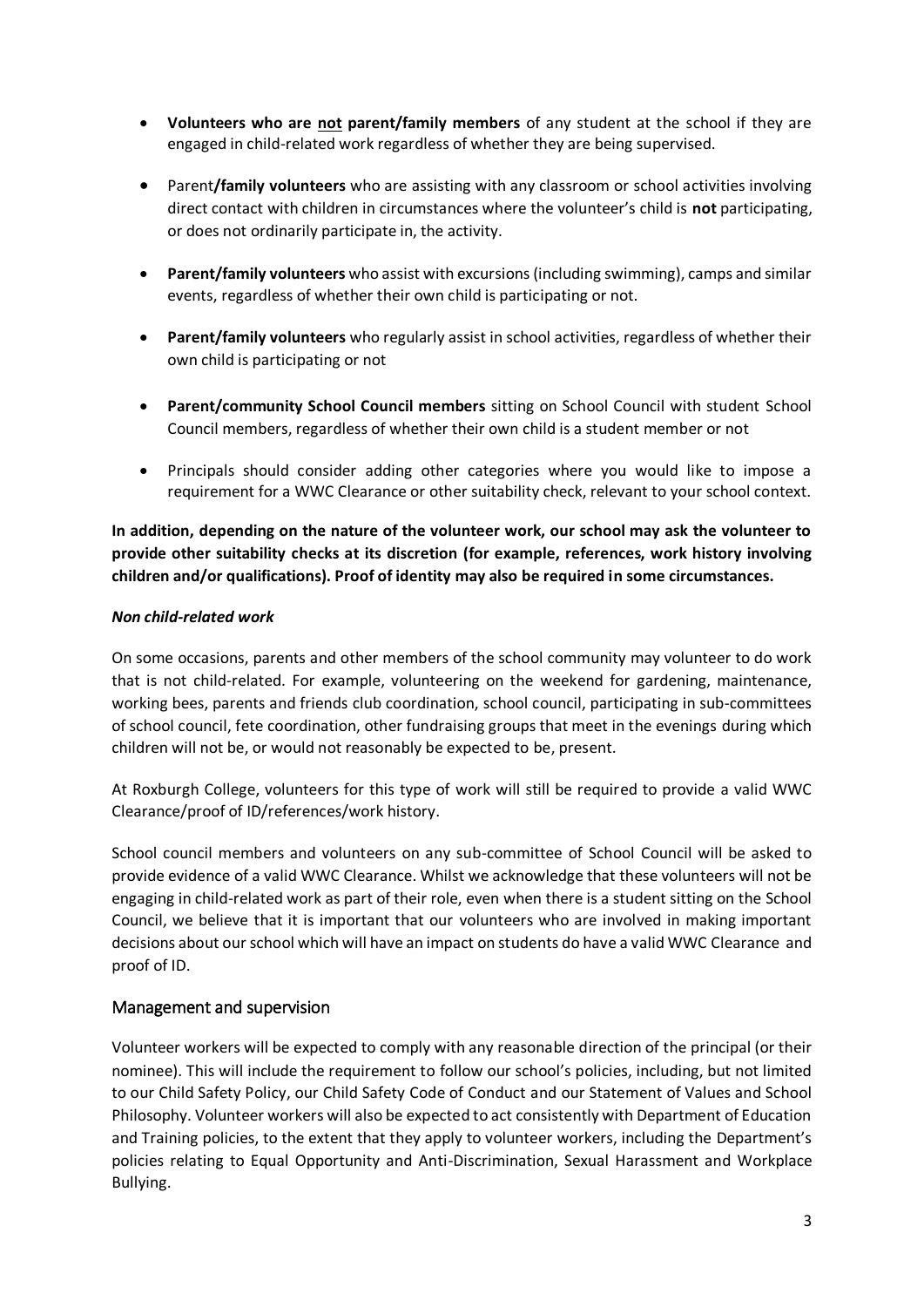The principal has the discretion to make a decision about the ongoing suitability of a volunteer worker and may determine at any time whether or not a person is suitable to volunteer at Roxburgh College.

Roxburgh College will provide any appropriate induction and/or training for all volunteer workers. The principal (or their nominee) will determine what induction and/or training is necessary depending on what type of work the volunteer will be engaged in and will ensure a record is kept of the induction undertaken.

All volunteers will be provided induction in relation to Roxburgh College's child safety practices, including reporting obligations and procedures. Our school has a Child Safety Responding and Reporting Obligations Policy and Procedures which all staff and volunteers should be aware of. In addition all volunteers will receive OH&S induction prior to commencement of duties.

The Principal (or their nominee) will determine what supervision, if any, of volunteers is required for the type of work being performed.

#### Compensation

#### *Personal injury*

Volunteer workers are covered by the Department of Education and Training's Workers' Compensation Policy if they suffer personal injury in the course of engaging in school work.

#### *Property damage*

If a volunteer worker suffers damage to their property in the course of carrying out school work, the Minister (or delegate) may authorise such compensation as they consider reasonable in the circumstances. Claims of this nature should be directed to the principal who will direct them to the Department's Legal Division.

#### *Public liability insurance*

The Department of Education and Training's public liability insurance policy applies when a volunteer worker engaged in school work is legally liable for:

- a claim for bodily injury to a third party
- damage to or the destruction of a third party's property.

## **COMMUNICATION**

This policy will be communicated to our school community in the following ways:

- Available publicly on our school's website
- Included in induction processes for relevant staff
- Included in our staff handbook/manual
- Discussed in an annual staff briefing/meeting
- Made available in hard copy from school administration upon request